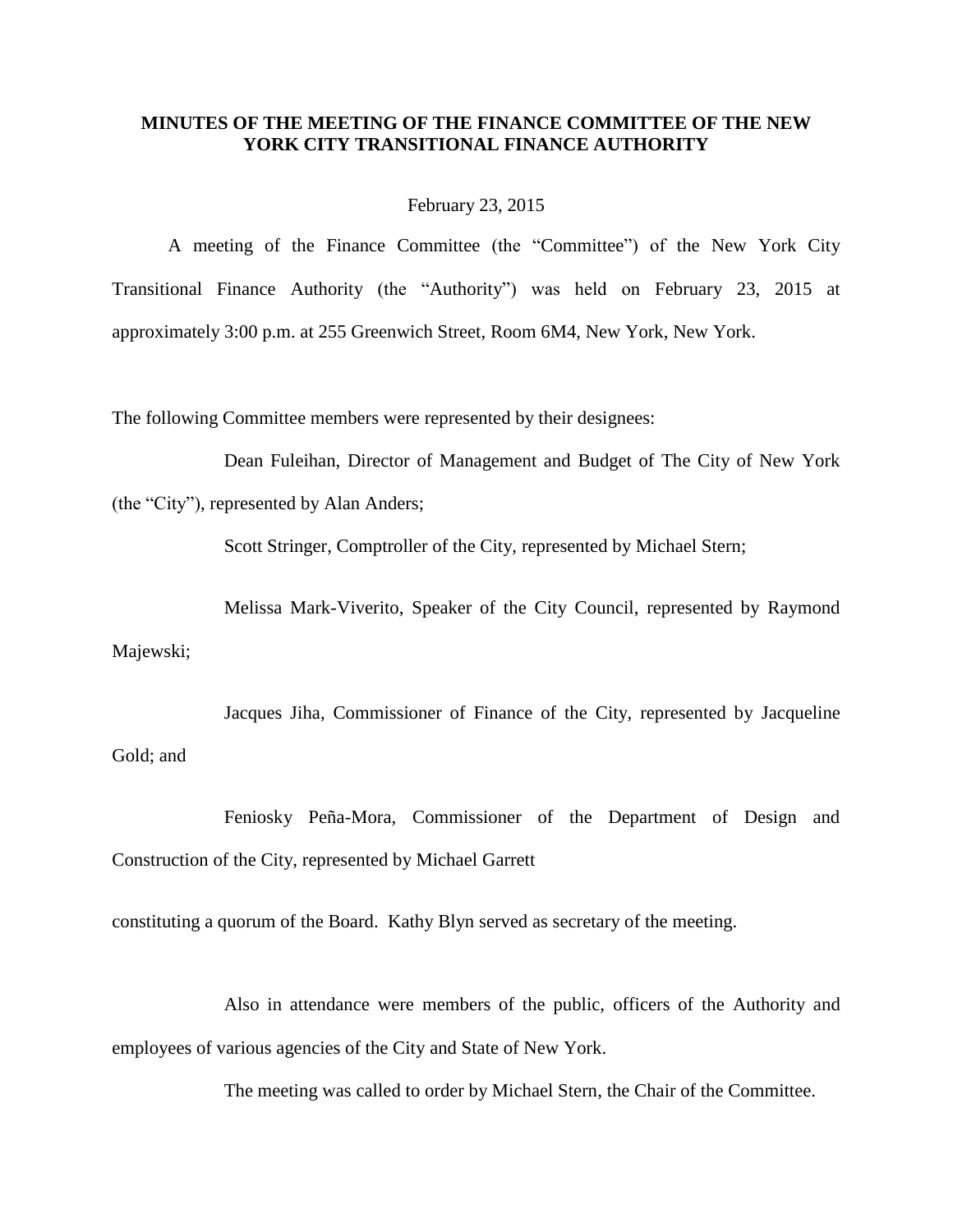## Approval of Minutes

The first item on the agenda was the approval of the minutes of the meeting of the Committee which occurred on January 12, 2015. A motion was made and seconded to consider the resolution set forth below with respect to such minutes. There was no discussion and, there being no objections, the resolution was approved.

**WHEREAS,** the Finance Committee has reviewed the minutes of its meeting held on January 12, 2015; it is therefore

**RESOLVED,** that the minutes of the meeting of January 12, 2015 be, and they hereby are, approved.

## Recommendation to the Board of Directors – Approval of Supplemental Resolution No. 82 Authorizing the Issuance of Fiscal 2015 Series C and D Future Tax Secured Bonds

The second and final item on the agenda was a recommendation to the Board of Directors that it approve the Eighty-Second Series Resolution Authorizing Up to \$800,000,000 Future Tax Secured Bonds of the Authority, which authorizes the issuance of the Fiscal 2015 Series C and D Future Tax Secured Bonds. A motion to entertain the resolution set forth below relating to such recommendation was made and seconded. Mr. Stern then described the structure, terms and marketing of the bonds. There was no further discussion and, there being no objections, the resolution was approved.

**WHEREAS**, pursuant to the New York Public Authorities Law, the Finance Committee of the New York City Transitional Finance Authority (the "Authority") is charged with reviewing proposals for the issuance of debt by the Authority and making recommendations to the Board; and

**WHEREAS**, the Finance Committee has received and reviewed Supplemental Resolution No. 82 authorizing the Issuance of Fiscal 2015 Series C and D Future Tax-Secured Bonds; it is therefore